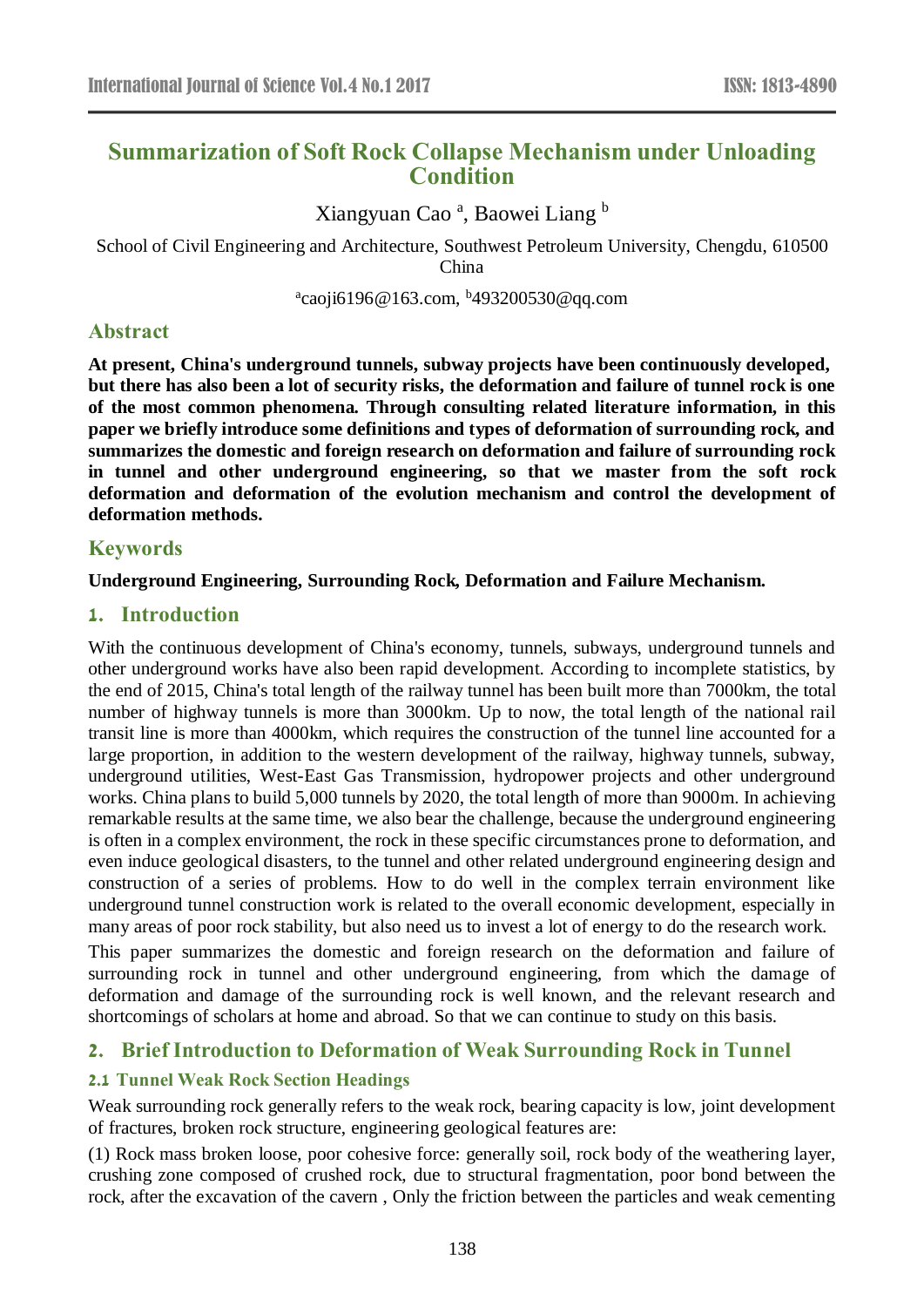operation arch, such rock is extremely unstable, especially in the shallow-prone areas prone to collapse roof.

(2) Low strength of the surrounding rock, easy to water softening: generally shale, mudstone, schist and other soft rock as the representative of the bottom, due to low strength, poor stability, easy to weathering exposure, water softened, especially deep Plastic deformation is liable to occur under high stress.

(3) The rock mass structure is weak and slippery. It mainly exists in the massive rock mass which is seriously affected by the cutting of the structural plane. Due to the low strength of the bond strength of the structural plane, the surrounding rock mass is easy to produce along the structural plane after excavation Relaxation, slip and fall and other deformation and damage phenomena.

#### **2.2 Deformation of weak surrounding rock**

#### **2.2.1Deformation Definition of Weak Surrounding Rock**

Terzaghi first proposed the concept of extruded and expansive rocks in 1946, that is, extruded rock is rock that has no apparent volume change after the tunnel has been excavated (excavation profile); expansive rock is defined as And the geologic characteristics, deformation characteristics and strength characteristics of the surrounding rocks are analyzed [1].

The engineering geologic properties of weak surrounding rock determine its deformation characteristics in tunnel engineering, mainly as the change of its mechanical behavior, that is, the difference of self-stability after excavation, the characteristics of "self-stabilization time is short, easy to collapse"[2]. The large deformation of surrounding rock mass of tunnel can be defined as: a kind of plastic deformation and damage of tunnel and underground engineering with progressive and obvious time effect, which is different from rockburst movement brittle failure, and different from the rock loosening The deformation is very complicated and the stability is very different from that of the general wall rock [3]. Because of the tunnel excavation, the surrounding rock of the previously supported tunnel was removed and the wall of the tunnel was empty. The surrounding rock stress was re-adjusted, and the surrounding rock and the tunnel wall were deformed in the direction of tunnel clearance.

#### **2.2.2 Deformation Classification of Weak Wall Rock**

Generally, the large deformation of surrounding rock is divided into two categories according to the formation mechanism, mainly from the calculation method to distinguish [4]: First, the stress re-distribution of excavation is more than the strength of the surrounding rock and plasticization occurs. If the deformation of the medium is slow, it belongs to the extrusion (if the deformation is immediate, is rockburst); the second is that some minerals and rocks in the water reaction and expansion. The presence of water and certain (expansive) minerals is necessary for swell deformation. The deformation and failure of surrounding rock in tunnel and underground engineering are mainly rockburst, collapse and large deformation. Rockburst is a kind of brittle failure of hard rock under high ground stress. Collapse and dropout are the local deformation and deformation of wall rock under certain structure control [5]; while the large deformation of surrounding rock is another kind of underground rock Deformation failure mode, is the plastic deformation of surrounding rock mass, and has a progressive expansion and significant time effect. The deformation of the surrounding rock can be divided into three parts, namely, the front deformation of the front face, the extrusion of the face and the deformation of the rear face of the face, which are simultaneously occurred. The tunnel deformation of weak surrounding rock is large, the deformation duration is long, the influence range of front and rear deformation is large, and the deformation speed is the deformation characteristic of soft surrounding rock tunnel.

Most people have mentioned in accordance with different controlled conditions for large deformation of the type of division: the control by the rock mass of large deformation, controlled by the structure of the surrounding rock deformation and large deformation by artificial mining disturbances of the three types of large deformation [6-9]: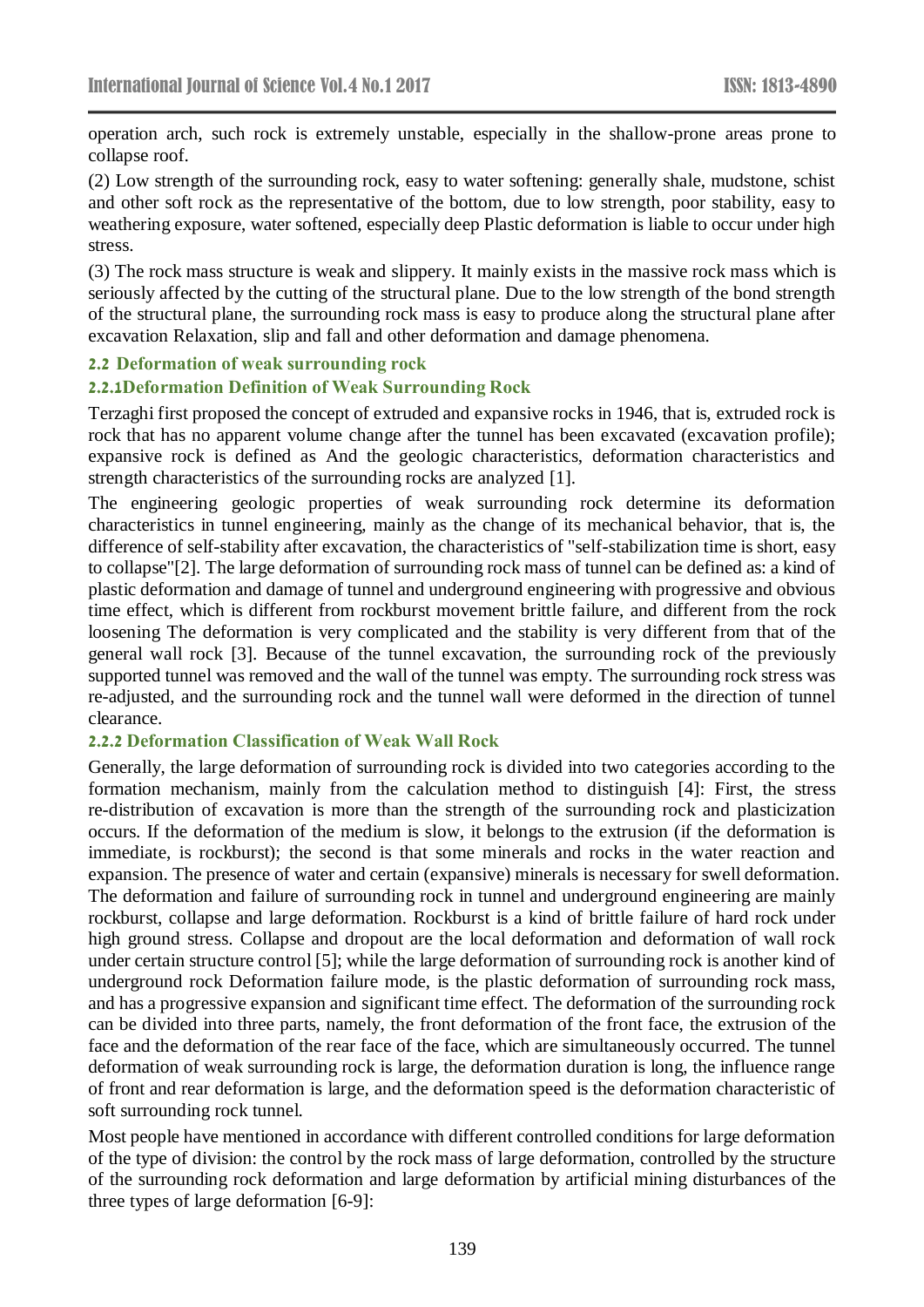### (1)controlled by lithology of surrounding rock

Weak surrounding rock, including weak mude shale and sandy mudstone, marl, and with the expansion of soft rock, this type of surrounding rock often retains the original structure of the rock mass, under high stress state, the rock mass has flow or plastic deformation, when the groundwater is involved, the rock mass softens and flows, when the rock mass contains the expansive minerals, expansion deformation occurs. According to the developmental characteristics of the structural plane in soft rock, it is divided into homogeneous type, lamellar type, interbedded type and expansive weak rock. The deformation and failure mechanism of the soft rock is shear failure, and the deformation and failure mode of the surrounding rock is shear deformation and plastic flow caused by bending deformation.

### (2) controlled by rock mass structure

The deformation of the rock mass is obviously controlled by the stress environment of surrounding rock, and it has high strength and stability when the tunnel is in high confining pressure before excavation. When the confining pressure decreases and the stress difference of surrounding rock increases, the structural plane is open or slippery, and the strength and modulus of the surrounding rock are reduced, which shows remarkable structural rheology. According to the formation mechanism of rock mass structure, it can be divided into structural reconstruction and superficial metamorphism. According to the degree of transformation, can be further divided into block-like structure, fragmentary structure and debris-like structural type.

(3)controlled by artificial excavation disturbance

The failure mechanism of this kind of surrounding rock is shearing and sliding failure. It occurs in relatively thick sedimentary rocks, including two kinds of failure modes: sliding along the layer and shearing of intact rock. This form of damage occurred in the affected area by artificial disturbance, rock mass movement led to large deformation of the surrounding rock tunnel, such as the Dazhou City, Sichuan Province Papeng Highway Tieshan tunnel goaf deformation and Xiaoliu Railway Mazi Tunnel The deformation of coal mined-out section is a typical example of this type of large deformation. As a result of artificial disturbance, that is, the formation of coal mining coal mining gob deformation, leading to the tunnel through the mined-out area of its lining structure deformation and fracture. This type of structure can be divided into inclined and horizontal form according to the relationship between the strata direction of goaf and the tunnel.

In the survey and design stage, it is preliminary to predict the possible large deformation of surrounding rock of tunnel and underground engineering, which is often different from engineering practice. The construction practice of partridge mountain highway tunnel proved that the prediction and prediction of large deformation of surrounding rock is carried out by applying the aforesaid forecasting and forecasting system, which provides effective service for reasonable supporting of large deformation section of tunnels and enriches the surrounding rock of tunnel and underground engineering large deformation of the study.

# **3. Study on Deformation Mechanism and Control Technique of Weak Surrounding Rock in Tunnel**

### **3.1 Study on Deformation Mechanism of Surrounding Rock**

Chen Jianping professor convergence of surrounding rock deformation mechanism should include plastic wedge, flow deformation, expansion of surrounding rock, capacity, deflection in five aspects, the swelling can occur in the excavation of the surrounding rock has a high strength, deformation occurs mainly in the tunnel operation a few years later, the deformation is generally expressed as a drum, and the vault and the wall is generally intact status[10]. According to the characteristics of deformation and failure of surrounding rock, characteristic mineral, mechanical function and characteristics, the deformation and failure mechanism of soft rock is divided into the chemical properties of the deep soft rock itself molecular structure, and force source, and the cavity structure and rock body structure of the combination of characteristics of the three aspects, the deep soft rock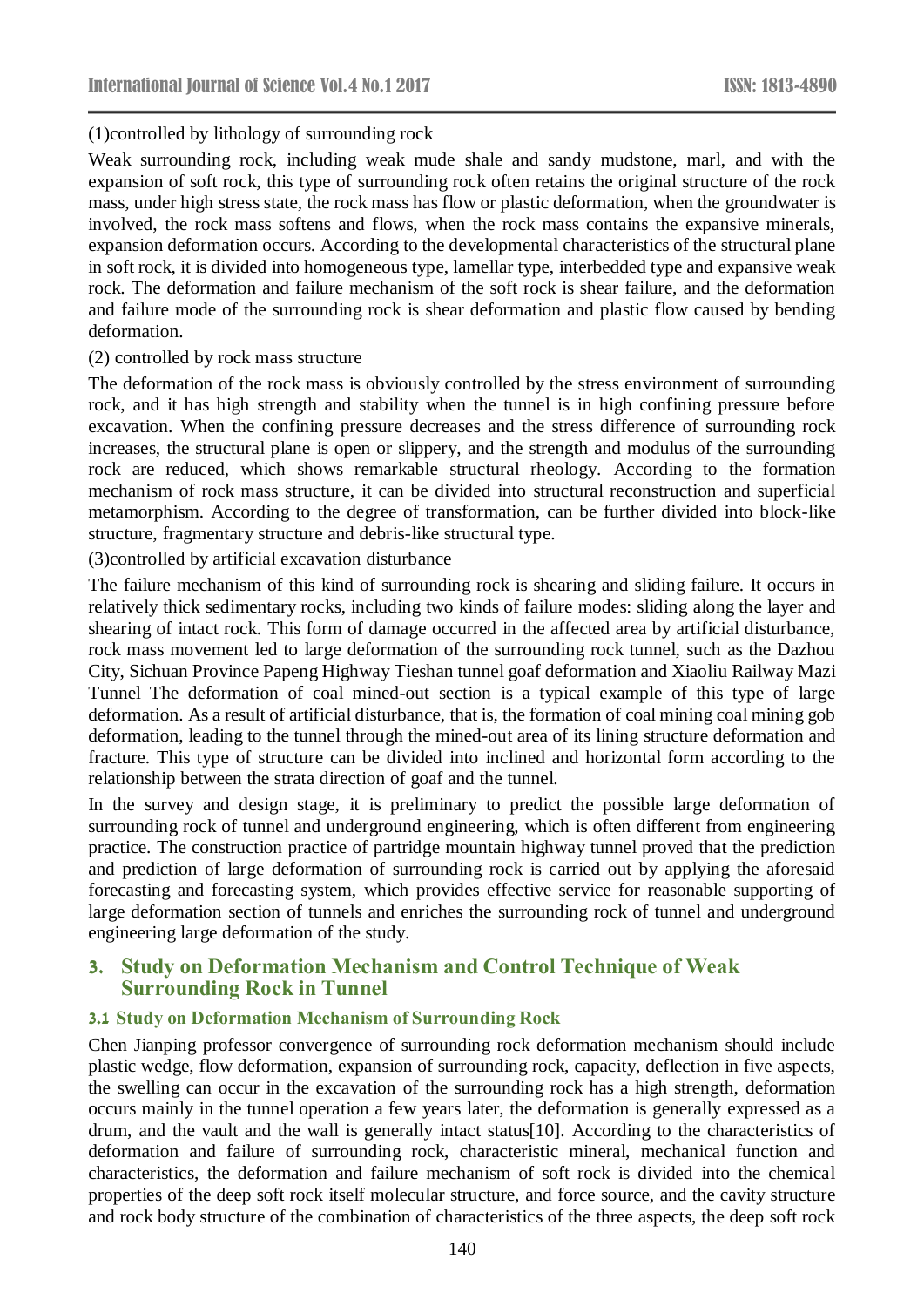(depth greater than 500m) is classified into three classes according to the mechanical mechanism of deformation: the physico-chemical expansion type, the stress expansion type and the structural deformation class [6].

Li Yonglin and Jiang Yun et al according to the actual engineering analysis proposed tunnel large deformation mechanism of the surrounding rock can be broadly summarized as the following aspects:(1) Plastic flow of soft rock, (2) Swelling deformation of soft rock, (3) Bending deformation of plate beam, (4) Plastic wedge , (5) Structural rheology, (6) Progressive loose extension, (7) Different loose extension, (8) Inclined settlement deformation, (8) Vertical settlement deformation [11].

Chen Jianji et metamorphic soft rock deformation and failure of tunnel based on the actual engineering analysis put forward the tunnel deformation and failure mechanism of the place. They suggest that different soft rocks exhibit different mechanisms of deformation in their specific geomechanical environment. The deformation and failure of soft rock tunnel is the result of plastic flow and deformation of rock mass, such as "biasing" materialized expansion "rheology" stress expansion and so on [12]

### **3.2 Mechanical Properties of Soft Rock and its Calculating Method**

The reason why the soft rock can produce significant plastic deformation, because the soft rock in the shale composition (clay minerals) and structural plane control of the soft rock engineering mechanical properties. In general, soft rock has plasticity, swelling, disintegration, dispersibility, rheology, thixotropy and ion exchange [1].

At present, the mathematic analytic method has been widely used in engineering calculation [30-31], but it can not overcome the difficulty of the complexity of mountain tunnel construction and the unique nature of crossing the surrounding rock conditions, which promote the numerical simulation method application in tunnel construction. With the development of computer equipment and geotechnical constitutive relations, the computational method has entered the era of numerical analysis represented by finite element. Finite element method based on numerical analysis, which can deal with all kinds of nonlinear problems flexibly simulate the complex construction process in geotechnical engineering and become the most widely used numerical analysis method in geotechnical engineering. Based on the elastic-plastic mechanics theory, the elastic-plastic mechanics equation is established to calculate the stress and strain field of rock and soil under certain environment. According to the failure criterion of rock and soil, the stress and strain state of each corresponding part of rock mass is judged. So as to judge the stability state of the surrounding rock structure.

### **3.3 Study on Control Technology of Surrounding Rock Deformation**

Zhang Wei suggested that the influence of the construction site on the deformation of surrounding rock can not be ignored, and he summed up the construction experience according to the investigation in the actual project: before the tunnel excavation, the geological condition of the tunnel area should be understood in detail. Especially after the tunnel excavation, the stability of the surrounding rocks should be analyzed and classified correctly. The classification of tunnel rock is complicated, mostly based on the basis of engineering practice, to master the information summarized statistical analysis, and then through quantitative and qualitative analysis, combined with the data model and calculated. To make construction of the tunnel smooth, we must first ensure the stability of the surrounding rock. Therefore, the factors that affect the stability of the tunnel surrounding rock should be as comprehensive as possible in place. In addition, the construction method is also influential. In the same kind of rock mass, the ordinary blasting method is used to construct and control the blasting method. The mining method and the shield method or the roadheader construction are adopted. Large section excavation and small section excavation, The impact on the stability of the tunnel are not the same [13].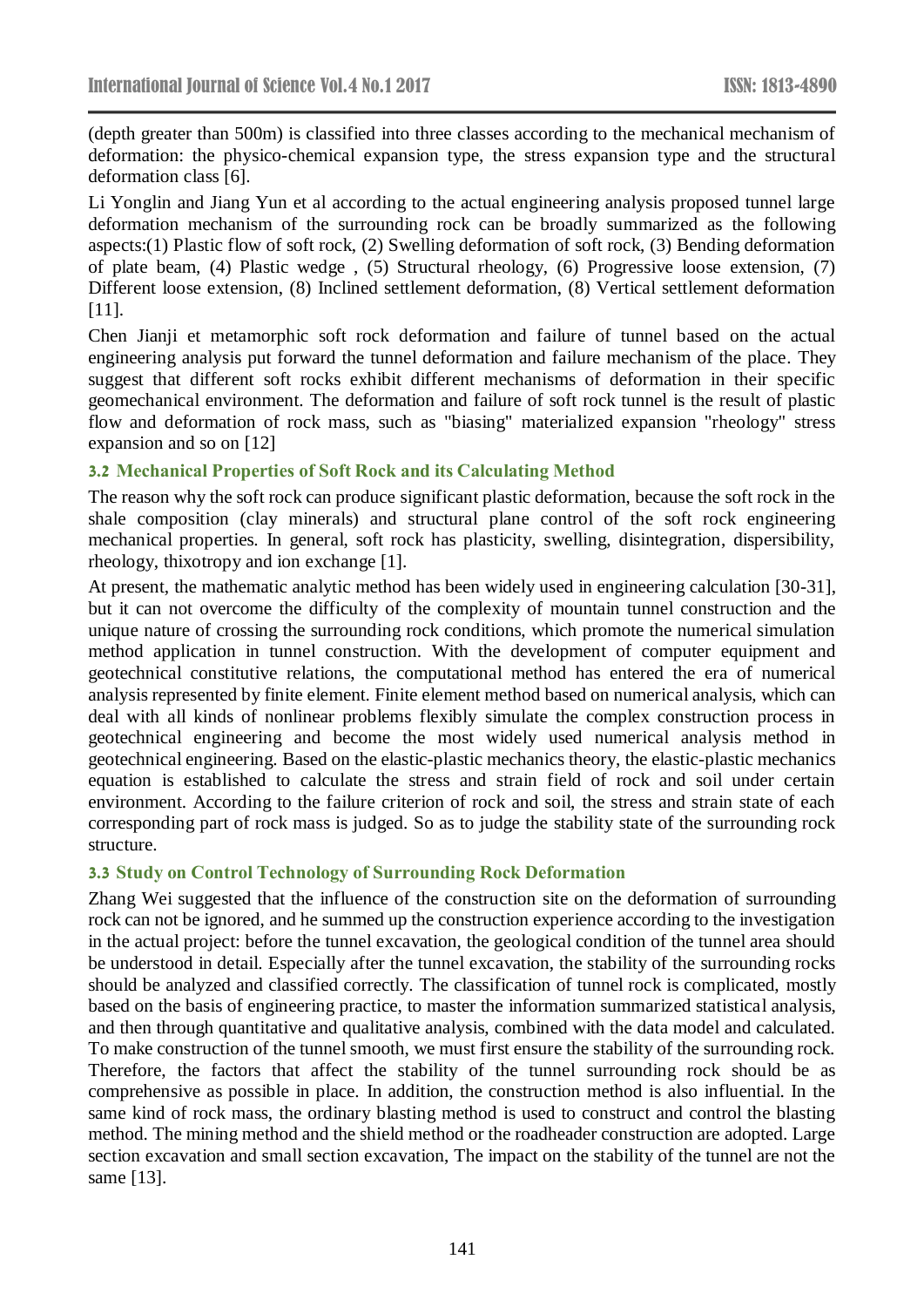Zhao Yong in his doctoral dissertation mentioned excavation method and supporting measures are two aspects of surrounding rock deformation control, excavation makes the release of stress in the surrounding rock, support is to control the stress release method, supporting structure and the surrounding rock Stability is the goal of deformation control[1]. The principle of controlling surrounding rock deformation is based on the temporal and spatial distribution law of surrounding rock deformation, adopting reasonable excavation method and supporting measures to control the front face, the face face and the rear face deformation, so that the deformation of surrounding rock is controlled by deformation to maintain long-term stability of the surrounding rock and tunnel structures. That is, the use of advanced support, to control the face of the front of the deformation and vault subsidence: the use of hand surface support, to control the extrusion face deformation; to strengthen the initial support, control excavation rear face deformation; supporting measures to control the stability of the face and arch support the initial displacement of the arch; the use of secondary lining, a reasonable reserve structure to protect the safety reserves to control the residual deformation of the tunnel is completed. The design principle, design flow and design parameters of support structure of soft surrounding rock tunnel are put forward.

### **4. Conclusion**

Soft rock tunnel deformation and control technology, involving the theoretical research, survey, design, construction and construction management and other issues, to improve the soft rock tunnel construction technology level, also need to further strengthen the following aspects:

(1) To further strengthen the study of the theory of the weak rock tunnel deformation control, according to the requirements of the engineering, the deformation control standards for targeted, makes the control of the deformation of the tunnel in weak rock more refinement, standardization and mechanization.

(2) Improve the construction technology. Due to the creep characteristics of the weak surrounding rock, the deformation lasted for a long time, if the construction speed is slow, supporting the formation of closed a long time, it is prone to large deformation or even excessive relaxation and landslides. Therefore, the rapid construction is to improve the stability of soft rock tunnel stability of the basic requirements, but also weak rock tunnel construction principles.

(3) Improve the accuracy of predicting the deformation of weak surrounding rock. The complexity of surrounding rock structure and the diversity of its deformation mechanism make it difficult to accurately calculate and predict the deformation of surrounding rock. Therefore, it is necessary to study the characteristics of surrounding rock and its deformation characteristics , More effective means to calculate the deformation of the surrounding rock is the next step in the direction of research.

# **References**

- [1] Zhao Yong: *Study on Deformation Mechanism and Control Technology of Weak Rock Surrounding Tunnel* (Ph.D., Beijing Jiaotong University, China 2012), p.15.
- [2] Huang Linwei: *Study on Mechanical Behavior and Control Technique for Large Deformation of Soft Rock*(MS., Chongqing University, China 2008), p.21
- [3] Jiang Yun. Study on the Type and Mechanism of Large Deformation of Surrounding Rock in Tunnel Engineering. [J]Geological Hazards and Environmental Protection, 2004,15(4):47-51.
- [4] Cong Yu: *Study on Rock Macroscopic and Mesoscopic Failure Mechanism Under Loading Conditions and Designing and Calculating Methods of Underground Engineering*(Ph.D., Qingdao Technological University, China 2014), p.28.
- [5] Li Pengfei: *Study on Stability Analysis and Control of Subsea Tunnel Surrounding Rock* (Ph.D., Beijing Jiaotong University, China 2012), p.32.
- [6] Manchao He: Latest Progress of Soft Rock Mechanics and Engineering in China,Journal of Rock Mechanics and Geotechnical Engineering,2014:185-190.